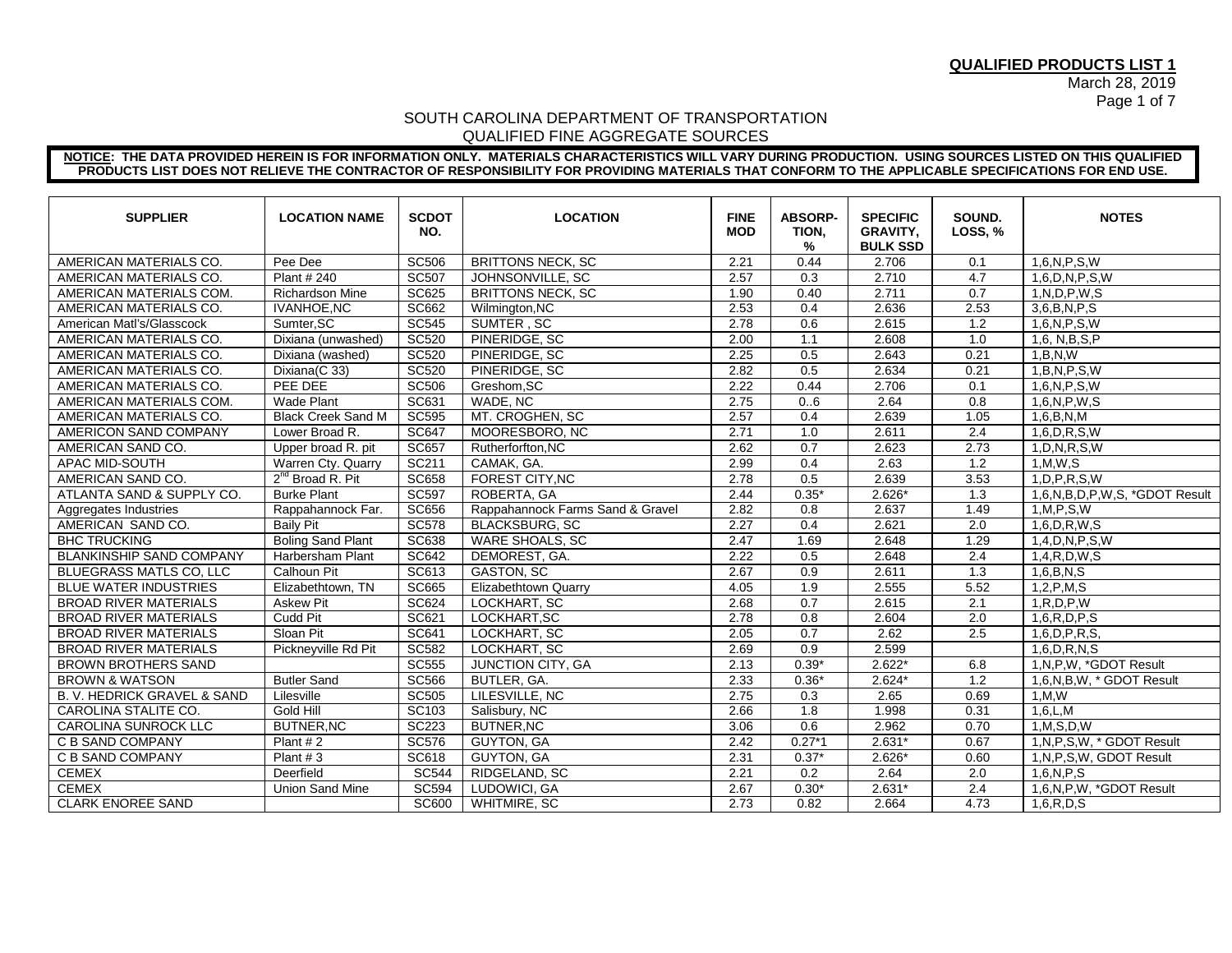March 28, 2019 Page 2 of 7

## SOUTH CAROLINA DEPARTMENT OF TRANSPORTATION QUALIFIED FINE AGGREGATE SOURCES

| <b>SUPPLIER</b>                            | <b>LOCATION NAME</b> | <b>SCDOT</b><br>NO. | <b>LOCATION</b>                          | <b>FINE</b><br><b>MOD</b> | <b>ABSORP-</b><br>TION,<br>$\%$ | <b>SPECIFIC</b><br><b>GRAVITY,</b><br><b>BULK SSD</b> | SOUND.<br><b>LOSS, %</b> | <b>NOTES</b>                 |
|--------------------------------------------|----------------------|---------------------|------------------------------------------|---------------------------|---------------------------------|-------------------------------------------------------|--------------------------|------------------------------|
| <b>COOPER SAND</b>                         | Holiday Circle/Ware, | SC521               | EASLEY, SC                               | 2.82                      | 0.8                             | 2.62                                                  | 2.35                     | 1, D, R                      |
| COASTAL SAND, INC.                         |                      | <b>SC629</b>        | GUYTON, GA.                              | 2.11                      | $0.28*$                         | $2.634*$                                              | 1.22                     | 1,4,N,D,W, * GDOT Result     |
| DECK SAND COM. INC                         | B. R. Harris Pit     | <b>SC523</b>        | RUTHERFORDTON, NC                        | 2.98                      | 0.8                             | 2.62                                                  | 2.35                     | 1, D, W, R, S                |
| FULL CIRCLE AGGREGATES                     | Granitvi.(Unwashed)  | SC610               | <b>GRANITEVILLE, SC</b>                  | 2.60                      | 0.8                             | 2.615                                                 | 1.3                      | 1,6,N,B,S                    |
| <b>FULL CIRCLE AGGREGATES</b>              | Graniteville, SC     | <b>SC610</b>        | <b>GRANITEVILLE, SC</b>                  | 2.58                      | 0.3                             | 2.630                                                 |                          | 1,6,N,B,S,W                  |
| <b>FULL CIRCLE AGGREGATES</b>              | Graniteville, SC     | SC610               | <b>GRANITEVILLE, SC</b>                  | 2.42                      | 0.6                             | 2.626                                                 |                          | 1,6,N,B,S,W                  |
| FOLEY MATERIALS CO.                        | Phenix City, Al      | <b>SC659</b>        | PHENIX CITY, AL                          | 2.72                      | $0.44*$                         | $2.635*$                                              | 1.49                     | 1, S, N, W, P, * GDOT Result |
| <b>GLENN SAND COMPANY</b>                  | Ellis Ferry Road Pit | <b>SC528</b>        | SHELBY, NC                               | 2.92                      | 0.64                            | 2.615                                                 | 1.7                      | 1,6,D,R,W,S                  |
| <b>GL Williams &amp; Daughter Trucking</b> | Graniteville, SC     | <b>SC666</b>        | Pit 1 Hill Top Mine Rainbow Falls Road   | 2.15                      | 0.9                             | 2.614                                                 | 2.22                     | 1, N, Unwashed               |
| GL Williams & Daughter Trucking            | Graniteville, SC     | <b>SC666</b>        | Pit 2 Chalkbed Mine 216 Brezzy Hill Road | 2.69                      | 1.6                             | 2.585                                                 | 1.86                     | 1, N, P, S, W                |
| APAC-ATLANTIC                              | Candor N.C. Pit      | SC653               | Candor N.C.                              | 2.86                      | 0.6                             | 2.64                                                  | 0.63                     | 1, N, B, P, W, S             |
| <b>G S MATERIALS</b>                       | <b>Emery Pit</b>     | <b>SC580</b>        | Candor NC                                | 2.81                      | 0.5                             | 2.63                                                  | 0.01                     | 1,6,N,W,S                    |
| <b>HANSON AGG.</b>                         |                      | SC203               | <b>CLINTON.SC</b>                        | 2.47                      | 0.5                             | 2.63                                                  |                          | 1,2,6,M,P,S,W                |
| <b>HANSON AGG.</b>                         |                      | SC173               | ATHENS, GA.                              | 2.94                      | 0.1                             | 2.681                                                 | 0.9                      | 6.7.M.W                      |
| <b>HANSON AGG.</b>                         | Marlboro             | SC106               | BENNETTSVILLE, SC                        | 3.08                      | 1.2                             | 2.603                                                 | 0.56                     | 1,6,N,P,S,W                  |
| HANSON COLUMBIA SAND                       | <b>Gaston Plant</b>  | <b>SC645</b>        | <b>GASTON, SC</b>                        | 2.50                      | 0.2                             | 2.64                                                  | 0.80                     | 1, N, B, P, S, W             |
| <b>HANSON AGG.</b>                         | Anderson.SC          | SC105               | Anderson.SC                              | 2.71                      | 0.75                            | 2.890                                                 | 0.3                      | 1.6.M.W                      |
| <b>HANSON AGG.</b>                         | Habersham            | <b>SC107</b>        | <b>DEMOREST, GA</b>                      | 2.70                      | $0.39*$                         | $2.683*$                                              | 1.59                     | 1,6,M,W, * GDOT Result       |
| HANSON AGG.                                | Elliot               | <b>SC174</b>        | ERWIN, NC                                | 2.76                      | 0.7                             | 2.63                                                  | 0.79                     | 1, P, S, W                   |
| HANSON AGG.                                |                      | <b>SC108</b>        | GAINESVILLE, GA.                         | 2.49                      | $0.38*$                         | $2.621*$                                              | 1.0                      | 1,6,M,W,S, * GDOT Result     |
| <b>HANSON AGG.</b>                         |                      | SC111               | JEFFERSON, SC                            | 2.94                      | 0.48                            | 2.716                                                 | 0.64                     | 1.6.W.M.P                    |
| HANSON AGG.                                |                      | <b>SC188</b>        | LITHONIA, GA.                            | 2.71                      | $0.35*$                         | 2.621'                                                | 0.71                     | 1,6,M,P,W, * GDOT Result     |
| <b>HANSON AGG.</b>                         | <b>Brewer Mine</b>   | <b>SC529</b>        | Pageland, SC                             | 2.75                      | 0.7                             | 2.604                                                 | 0.77                     | 1,6, P, S, W                 |
| HANSON AGG.                                | Sandy Flats          | SC113               | <b>TAYLORS, SC</b>                       | 2.93                      | 0.4                             | 2.661                                                 | 0.8                      | 1,6,M,P,W                    |
| <b>HANSON AGG.</b>                         |                      | <b>SC172</b>        | SPARTA, GA.                              | 2.63                      | 0.3                             | 2.63                                                  | 1.9                      | 1,6,M,W,P,S                  |
| <b>HANSON AGG.</b>                         |                      | <b>SC114</b>        | TOCCOA, GA                               | 2.54                      | $0.37*$                         | $2.629*$                                              | 1.0                      | 1,6,M,W, * GDOT Result       |
| HANSON AGG.                                | Feyette Cty.         | <b>SC194</b>        | TYRONE, GA.                              | 2.67                      | $0.31*$                         | $2.647*$                                              | 1.1                      | 1,6,M,W, * GDOT Result       |
| <b>HANSON AGG.</b>                         | Walton Ctv Q.        | SC190               | GOOD HOPE, GA.                           | 2.99                      | $0.39*$                         | 2.666*                                                | 1.0                      | 1,6,M,W,S, * GDOT Result     |
| <b>HEDRICK INDUSTRIES</b>                  | Lake Norman Q.       | SC214               | STANLEY, NC                              | $2.96*$                   | $0.8*$                          | $2.79*$                                               | $2.0*$                   | 1, M, W, * NCDOT Result      |
| <b>HEDRICK INDUSTRIES</b>                  | Norman Sand Pit      | <b>SC592</b>        | Norman.NC                                | 2.80                      | 0.6                             | 2.62                                                  | 0.9                      | 1,6,N,D,P,W,S                |
| <b>HEDRICK INDUSTRIES</b>                  | <b>Piedmont Sand</b> | <b>SC541</b>        | PAGELAND, SC                             | 2.16                      | 0.5                             | 2.65                                                  | 0.47                     | 1, B, N, P, W, S             |
| <b>INMAN STONE</b>                         | JONESVILLE, SC       | <b>SC660</b>        | JONESVILLE, SC                           | 2.77                      | $\overline{0.8}$                | 2.625                                                 | 1.50                     |                              |
| <b>INMAN STONE</b>                         | Deaton Pit           | <b>SC561</b>        | SPARTANBURG, SC                          | 2.97                      | 1.1                             | 2.608                                                 | 1.8                      | 1,6,R,D,S                    |
| <b>LANIER SAND &amp; CONSTRUCTION</b>      | Glenn Rd. (unwash.)  | <b>SC589</b>        | <b>COLUMBIA, SC</b>                      | 1.91                      | 0.6                             | 2.631                                                 | 1.3                      | 1,6,N,B,P                    |
| LANIER SAND & CONSTRUCTION                 | Glenn Rd. (washed)   | <b>SC589</b>        | COLUMBIA, SC                             | 2.75                      | 0.2                             | 2.641                                                 | 0.76                     | 1,6,N,B,P,W                  |
| <b>LANDSDOWN MINING</b>                    | Northwest Mine       | <b>SC651</b>        |                                          | 2.26                      | 0.3                             | 2.647                                                 |                          | 1, N, P, S, W                |
| <b>LBM INDUSTRIES</b>                      | Sapphire Mountain    | <b>SC119</b>        | SAPPHIRE, NC                             | 2.64                      | 0.4                             | 2.651                                                 | 0.7                      | 1,7,M,P,W                    |
| <b>LUGOFF SAND</b>                         |                      | <b>SC643</b>        | LUGOFF, SC                               | 1.96                      | 0.1                             | 2.65                                                  | 0.1                      | 1, N, B, S                   |
| MARTIN MARIETTA AGG.                       | DENVER, Quarry       | SC661               | DENVER, NC                               | $2.92*$                   | $0.4*$                          | $2.700*$                                              | 0.89                     | M, P, S, * NCDOT Result      |
| MARTIN MARIETTA AGG.                       | Edmund               | SC516               | EDMUND, SC                               | 2.86                      | 0.42                            | 2.698                                                 | 1.06                     | 1,6,B,N,S                    |
| MARTIN MARIETTA AGG.                       | Old Charleston Hwy   | <b>SC581</b>        | GILBERT, SC                              | 1.82                      | 1.0                             | 2.618                                                 | 3.14                     | 1,2,6,B,N,S                  |
| MARTIN MARIETTA AGG.                       | Rail Yard            | <b>SC227</b>        | Castle Hayne, NC                         | 3.33                      | 1.2                             | 2.636                                                 | 1.54                     | Rail Yard                    |
| MARTIN MARIETTA AGG.                       | Loamy S & G          | <b>SC626</b>        | BETHUNE, SC                              | 2.75                      | 0.5                             | 2.626                                                 | 0.40                     | 1,6,M,W                      |
| <b>MARTIN MARIETTA AGG.</b>                | (SHUT DOWN)          | SC121               | CAMAK, GA.                               | 3.05                      | 0.3                             | 2.69                                                  | 0.2                      | 1,6,M,P,W,S                  |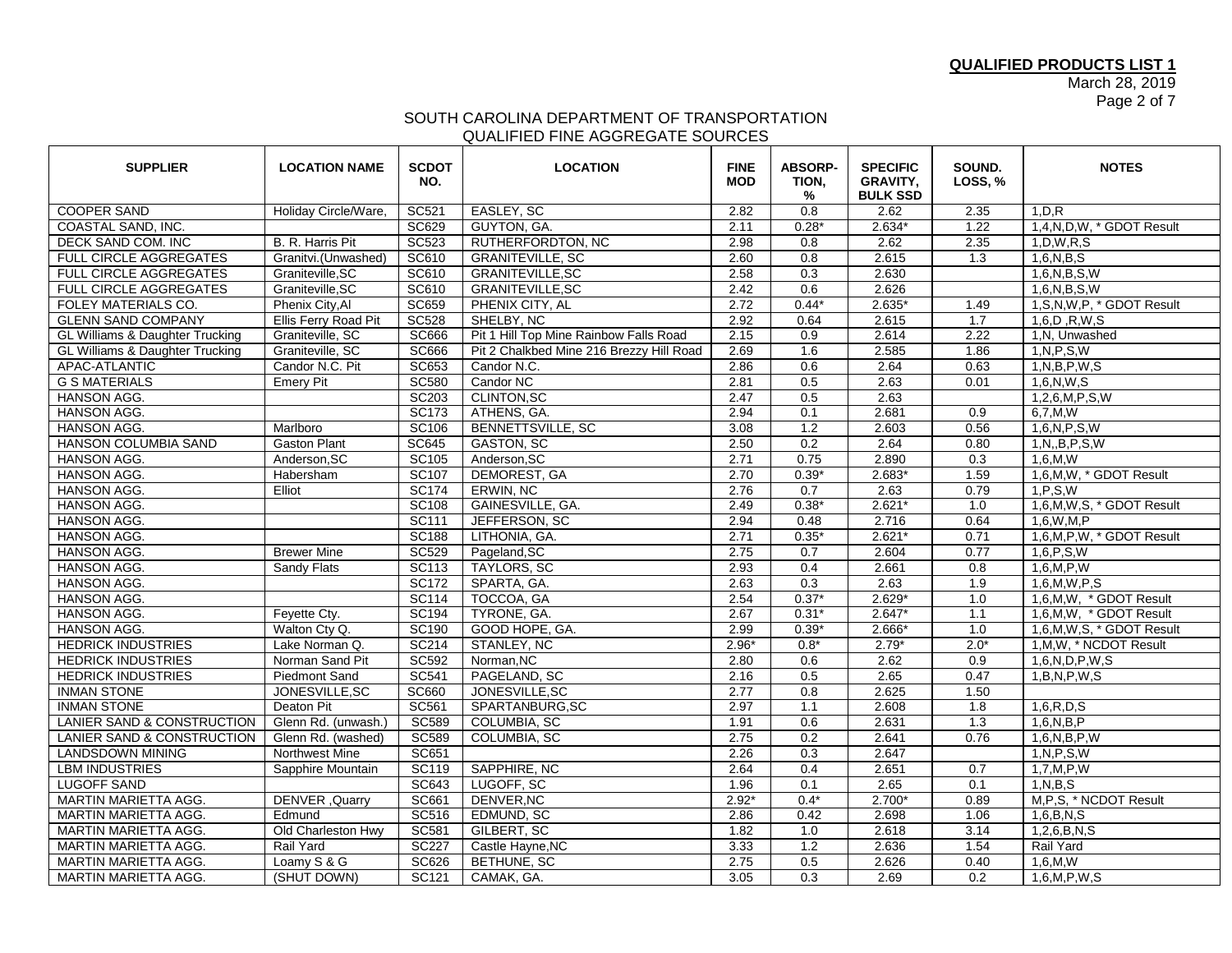March 28, 2019 Page 3 of 7

## SOUTH CAROLINA DEPARTMENT OF TRANSPORTATION QUALIFIED FINE AGGREGATE SOURCES

| <b>SUPPLIER</b>                | <b>LOCATION NAME</b>       | <b>SCDOT</b><br>NO. | <b>LOCATION</b>         | <b>FINE</b><br><b>MOD</b> | <b>ABSORP-</b><br>TION,<br>% | <b>SPECIFIC</b><br><b>GRAVITY,</b><br><b>BULK SSD</b> | SOUND.<br>LOSS, % | <b>NOTES</b>                      |
|--------------------------------|----------------------------|---------------------|-------------------------|---------------------------|------------------------------|-------------------------------------------------------|-------------------|-----------------------------------|
| <b>MARTIN MARIETTA AGG.</b>    |                            | <b>SC122</b>        | CAYCE, SC               | 3.09                      | 1.1                          | 2.604                                                 | 0.49              | 1, M, W, P                        |
| MARTIN MARIETTA AGG.           | <b>Mallard Creek</b>       | SC124               | CHARLOTTE, NC           | 2.77                      | 0.6                          | 2.789                                                 | 0.0               | 7,6,M,P,S,W                       |
| <b>MARTIN MARIETTA AGG.</b>    | <b>Bonds Quarry</b>        | <b>SC198</b>        | CONCORD, NC             | 2.6                       | 1.0                          | 2.721                                                 | 1.09              | 2,6, M, P, S, W                   |
| MARTIN MARIETTA AGG.           | Charlotte Q.               | <b>SC206</b>        | CHARLOTTE, NC           | 3.24                      | 0.7                          | 2.812                                                 | 1.10              | 1, M, S, W                        |
| <b>MARTIN MARIETTA AGG.</b>    | Garner                     | SC179               | <b>GARNER, NC</b>       | 2.36                      | 0.6                          | 2.64                                                  | 0.79              | 1.M.P.W.S                         |
| MARTIN MARIETTA AGG.           |                            | <b>SC128</b>        | HICKORY, NC             | 2.61                      | 0.3                          | 2.743                                                 | 0.8               | 7, M, P, W                        |
| <b>MARTIN MARIETTA AGG.</b>    | Fuquay Q.                  | <b>SC218</b>        | HOLLY SPRINGS, NC       | 2.85                      | 0.5                          | 2.68                                                  | 3.3               | 7, M, S, P, W                     |
| <b>MARTIN MARIETTA AGG.</b>    | Edgefield Q.               | <b>SC216</b>        | Trenton.SC              | 3.25                      | $\overline{0.5}$             | 2.619                                                 | 0.76              | $1.6$ .M.P.S                      |
| MARTIN MARIETTA AGG.           | Jamestown Q.               | <b>SC646</b>        | JAMESTOWN, NC           | 2.92                      | 0.4                          | 2.681                                                 | 0.2               | 2,6,M,P,S,W                       |
| MARTIN MARIETTA AGG.           | Salem                      | SC131               | <b>KERNESVILLE, NC</b>  | 2.64                      | $\overline{0.7}$             | 2.709                                                 | $\overline{1.2}$  | 2,6,M,P,S,W                       |
| MARTIN MARIETTA AGG.           |                            | SC132               | KINGS MOUNTAIN, NC      | 2.93                      | 0.6                          | 2.74                                                  | 2.0               | 7,6,M,P,W                         |
| <b>MARTIN MARIETTA AGG.</b>    | Lithonia                   | <b>SC182</b>        | LITHONIA, GA.           | 2.94                      | $0.37*$                      | $2.662*$                                              | 0.60              | 6,7,M,W,P,S, * GDOT Result        |
| MARTIN MARIETTA AGG.           | Arrowood                   | <b>SC140</b>        | PINEVILLE, NC           | 2.42                      | 0.3                          | 2.92                                                  | 1.1               | 2,7,M,P,W,S                       |
| MARTIN MARIETTA AGG.           |                            | SC135               | MATTHEWS, NC            | 3.12                      | 0.8                          | 2.769                                                 | 1.7               | 7,6,M,S,P,W                       |
| MARTIN MARIETTA AGG.           |                            | <b>SC226</b>        | MACON, Ga.              | 3.36                      | 0.6                          | 2.711                                                 | 1.90              | 1,2,M,P,S,W                       |
| <b>MARTIN MARIETTA AGG.</b>    |                            | <b>SC139</b>        | N. COLUMBIA, SC         | 2.50                      | 0.5                          | 2.674                                                 | 0.80              | 1,6,M,W                           |
| <b>MARTIN MARIETTA AGG.</b>    | Rock Hill                  | <b>SC142</b>        | ROCK HILL, SC           | 2.46                      | 0.5                          | 2.761                                                 | 0.75              | 1, M, P, W                        |
| MARTIN MARIETTA AGG.           |                            | <b>SC144</b>        | STATESVILLE, NC         | 2.72                      | 0.5                          | 2.79                                                  | $\overline{0.3}$  | 7,6,M,W,S                         |
| MARTIN MARIETTA AGG.           | Reidsville, Quarry         | <b>SC217</b>        | REIDSVILLE, NC          | 3.58                      | 0.5                          | 2.754                                                 | 2.36              | 2, M, P, W                        |
| MARTIN MARIETTA AGG.           |                            | <b>SC564</b>        | WOODLEAF, NC            | 2.80                      | 0.2                          | 2.68                                                  | 0.91              | 6,7, M, S, P, W                   |
| <b>MARTIN MARIETTA AGG.</b>    | Port Wentworth T.          | <b>SC192</b>        | SAVANNAH, GA.           | 2.99                      | $\overline{0.1}$             | 2.68                                                  | $\overline{3.0}$  | 1, M, P, W                        |
| MARTIN MARIETTA AGG.           |                            | <b>SC200</b>        | WARRENTON, GA.          | 3.01                      | 0.4                          | 2.655                                                 | 1.87              | 1, M, W                           |
| <b>MARTIN MARIETTA AGG</b>     | Wilmington Sand Mi,        | SC591               | Wilmington, NC          | 2.15                      | 0.38                         | 2.704                                                 | 4.49              | 1,6,N,P,S,W                       |
| MONTGOMERY SAND                |                            | <b>SC557</b>        | MT. VERNON, GA.         | 2.62                      | $0.35*$                      | $2.625*$                                              | 0.7               | 1.6.N.D.P.W. * GDOT Result        |
| <b>MURRY MINES</b>             | <b>Princip Mine</b>        | <b>SC593</b>        | RIDGEVILLE, SC          | 2.38                      | 0.1                          | 2.65                                                  | 0.6               | 1, D, P, R, S                     |
| NEWBERRY SAND COM.             |                            | <b>SC627</b>        | NEWBERRY, SC            | 3.15                      | 0.4                          | 2.613                                                 | 0.7               | 1,6, R, D, P, W, S                |
| OLD CASTLE STONE PRODUCTS      | <b>Bonsal Mining</b>       | <b>SC552</b>        | LILESVILLE, NC          | $3.15*$                   | $0.7*$                       | $2.63*$                                               | $2.4*$            | 1, B, N, P, S, W, * NCDOT Result  |
| Osprey Minerals Sand Co.       | Mt. Croghan                | <b>SC700</b>        | CHESTERFIELD, SC        | 2.05                      | 1.1                          | 2.610                                                 | 0.68              | 1,B,N                             |
| PALMETTO BRICK COMPANY         |                            | SC611               | WALLACE, SC             | 1.90                      | 1.38                         | 2.658                                                 | 1.4               | 1,4,6,N,B,S                       |
| PALMETTO SAND CO.              | <b>Pine Bluff Mine</b>     | SC601               | RIDGEVILLE, SC          | 2.46                      | 0.1                          | 2.65                                                  | 0.7               | 1,6, D, N, P, S, W                |
| PAGELAND SAND Co.              |                            | <b>SC640</b>        | MT. CROGHAN, SC         | 1.97                      | 1.4                          | 2.587                                                 |                   | 1,6,N,B,S                         |
| <b>POUNDING MILL</b>           | Bluefield Va.              | <b>SC224</b>        | <b>BLUEFIELD VA.</b>    | 2.94                      | 1.5                          | 2.642                                                 | 0.52              | 1, M, P, S, W                     |
| JUNCTION CITY, GA              | Redland mine               | SC634               | JUNCTION CITY, GA       | 2.46                      | $0.66*$                      | $2.590*$                                              | 2.57              | 1,6, R, D, S, P, W, * GDOT Result |
| Palmetto Aggregate             | Saluda River Pit#1         | <b>SC559</b>        | Piedmont, SC            | 2.92                      | 0.9                          | 2.675                                                 | 1.7               | 1,6, R, P, S                      |
| Palmetto Aggregate             | Saluda River Pit#3         | SC637               | Piedmont, SC            | 2.57                      | 1.1                          | 2.59                                                  | 3.54              | 1,6, R, D, W, S                   |
| SAVANNAH SAND CO.              | <b>Liberty County Mine</b> | <b>SC633</b>        | FLEMING, Ga.            | 2.41                      | 0.2                          | 2.633                                                 | 0.86              | 1, N, D, P, W, S                  |
| <b>ROGERS GROUP</b>            | Henrietta Q.               | <b>SC209</b>        | MOORESBORO, NC          | 2.89                      | 0.1                          | 2.672                                                 | 1.17              | 1, M, P, S, W                     |
| <b>SC ROCK</b>                 | Goretown Mine              | SC101               | LORIS, SC               | 4.10                      | 1.7                          | 2.690                                                 | 1.77              | 1, M, P, S, W                     |
| SLOAN CONSTRUCTION CO.         | Blacksburg Q.              | SC215               | <b>BLACKSBURG, SC</b>   | 2.60                      | 0.9                          | 2.630                                                 | 1.0               | 1,6,7,M,W,S                       |
| <b>SMITH SETZER &amp; SONS</b> | Catawba                    | <b>SC542</b>        | CATAWBA, SC             | 2.30                      | 0.7                          | 2.64                                                  | 2.79              | 1,6, R, S, W                      |
| SOUTHEASTERN SAND, LLC         |                            | <b>SC543</b>        | <b>SCRANTON, SC</b>     | 2.52                      | 0.26                         | 2.709                                                 | $\overline{3.0}$  | 1,6,N,P,W,S                       |
| <b>SOUTH CAROLINA MINERALS</b> | Augusta                    | <b>SC525</b>        | <b>BEECH ISLAND, SC</b> | 2.93                      | 0.4                          | 2.636                                                 | 1.3               | $1,6$ , $D$ , $N$ , $P$ , $W$     |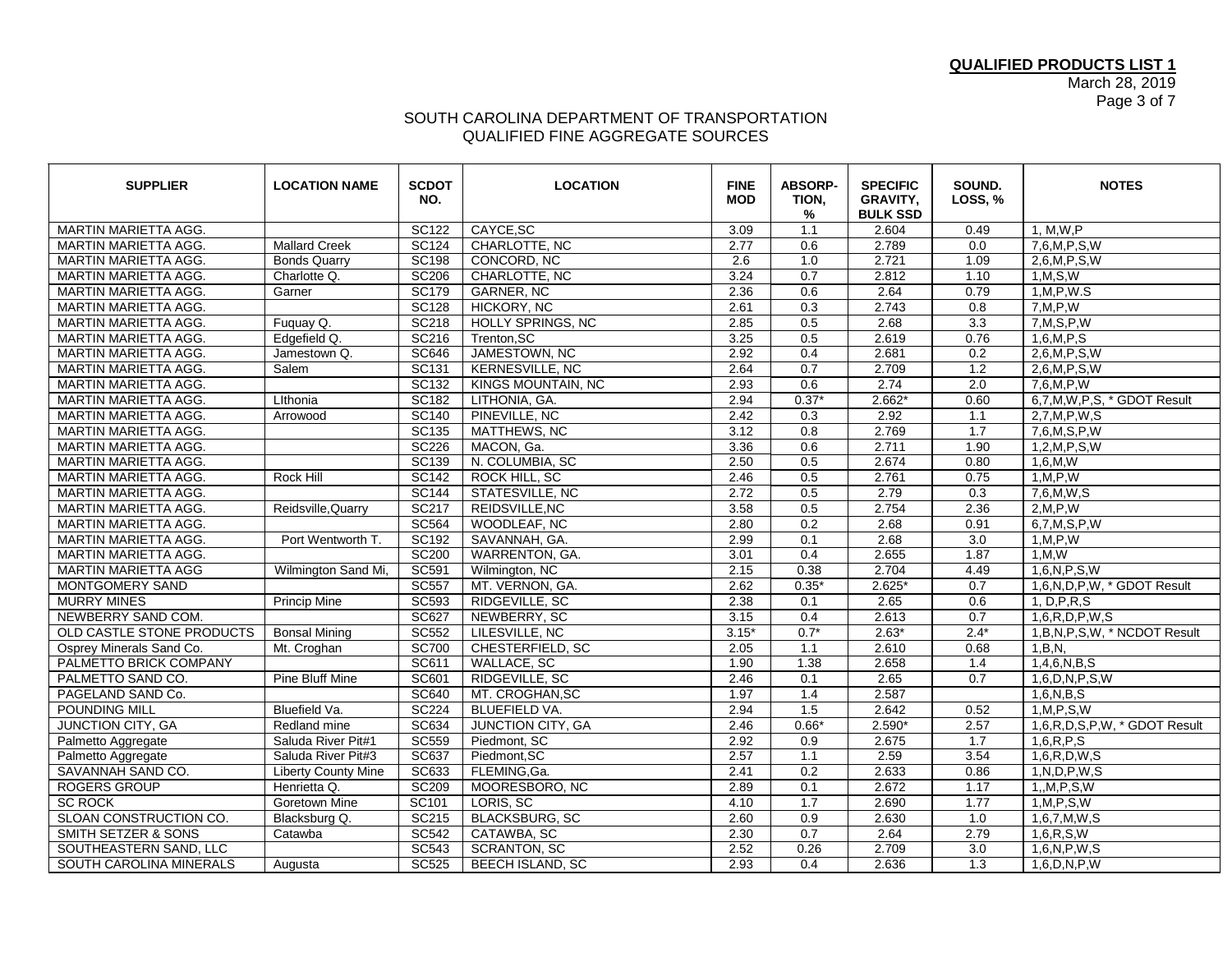March 28, 2019 Page 4 of 7

## SOUTH CAROLINA DEPARTMENT OF TRANSPORTATION QUALIFIED FINE AGGREGATE SOURCES

| <b>SUPPLIER</b>             | <b>LOCATION NAME</b>     | <b>SCDOT</b><br>NO. | <b>LOCATION</b>          | <b>FINEN</b><br><b>ESS</b><br><b>MODU</b><br><b>LUS</b> | <b>ABSORP-</b><br>TION,<br>% | <b>SPECIFIC</b><br><b>GRAVITY.</b><br><b>BULK SSD</b> | SOUND-<br><b>NESS</b><br>LOSS, % | <b>NOTES</b>                    |
|-----------------------------|--------------------------|---------------------|--------------------------|---------------------------------------------------------|------------------------------|-------------------------------------------------------|----------------------------------|---------------------------------|
| STANDARD SAND & SILICA      | Saber                    | <b>SC560</b>        | LYONS, GA.               | 2.58                                                    | $0.32*$                      | $2.625*$                                              | 0.4                              | 1, N, D, P, S, W, * GDOT Result |
| STANDARD SAND & SILICA      | <b>Ivey</b>              | <b>SC568</b>        | IVEY, GA.                | 2.42                                                    | $0.38*$                      | $2.621*$                                              | 2.3                              | 1,6,N,D,P,S,W, * GDOT Result    |
| <b>STARRETTE TRUCKING</b>   | <b>Starrette Pit</b>     | <b>SC616</b>        | AUGUSTA, GA.             | 2.52                                                    | 0.6                          | 2.621                                                 | 0.7                              | 1,6,N,B,S                       |
| <b>SUMTER CTY. SAND</b>     | Glasscock                | <b>SC545</b>        | SUMTER, SC               | 2.83                                                    | 0.3                          | 2.633                                                 | 1.2                              | 1,6,N,P,S,W                     |
| SOUTHEAST SAND & AGG.       | Southeast S&A            | <b>SC652</b>        | Hephzibah, Ga.           | 2.29                                                    | 0.4                          | 2.69                                                  | 0.4                              | 1,B,N,P,W,S                     |
| <b>SUPERIOR SAND, LLC</b>   |                          | <b>SC546</b>        | NICHOLS, SC              | 2.18                                                    | 0.2                          | 2.65                                                  | 0.42                             | 1,5, D, N, P, S, W,             |
| <b>THOMAS SAND</b>          |                          | <b>SC547</b>        | <b>BLACKSBURG, SC</b>    | 2.41                                                    | 0.9                          | 2.62                                                  | 2.84                             | $1,6$ , D, R, S, W              |
| <b>THOMAS SAND</b>          | <b>Thomas Sand Plant</b> | <b>SC635</b>        | JEFFERSON, SC            | 2.88                                                    | 0.9                          | 2.603                                                 | 0.50                             | 1,6,N,B,P,W,S                   |
| VULCAN MATERIALS CO.        | Dogwood Q.               | <b>SC146</b>        | GROVETOWN, GA.           | 2.90                                                    | 0.2                          | 2.653                                                 | 0.63                             | 1, M, W, S                      |
| <b>VULCAN MATERIALS CO.</b> |                          | SC210               | SPARTA, GA.              | 2.95                                                    | $0.38*$                      | $2.633*$                                              | 1.42                             | 1, M, W, S, *GDOT Result        |
| <b>VULCAN MATERIALS CO.</b> |                          | <b>SC147</b>        | ANDERSON, SC             | 2.23                                                    | 0.5                          | 2.775                                                 | 4.5                              | 1.6.C.Gr.W.                     |
| <b>VULCAN MATERIALS CO.</b> |                          | <b>SC148</b>        | <b>BLACKSBURG, SC</b>    | 2.95                                                    | 0.8                          | 2.81                                                  | 1.83                             | 1,6,M,P,W,                      |
| <b>VULCAN MATERIALS CO.</b> |                          | <b>SC149</b>        | <b>BLAIR, SC</b>         | 3.23                                                    | 0.5                          | 2.636                                                 | 0.84                             | 1,6,M,W                         |
| VULCAN MATERIALS CO.        | Friendship Q.            | <b>SC181</b>        | BUFORD, GA.              | 2.81                                                    | 0.14                         | 2.698                                                 | 0.67                             | 7.M.S.W                         |
| <b>VULCAN MATERIALS CO.</b> | Cabarrus                 | SC152               | CONCORD, NC              | $2.50*$                                                 | $0.8*$                       | $2.74*$                                               | $2.8*$                           | 7, M, P, S, W, * NCDOT Result   |
| VULCAN MATERIALS CO.        |                          | SC151               | <b>COLUMBIA, SC</b>      | 2.84                                                    | 0.3                          | 2.64                                                  | 0.6                              | 7,6,M,P,W                       |
| VULCAN MATERIALS CO.        |                          | SC153               | ENKA, NC                 | 2.60                                                    | 0.5                          | 2.769                                                 | 2.0                              | 1,6,M,P,W                       |
| <b>VULCAN MATERAILS CO.</b> | <b>Forest Park</b>       | <b>SC104</b>        | FOREST PARK, GA.         | 2.67                                                    | $0.28*$                      | $2.687*$                                              | 0.58                             | 1,6,M,P,W, *GDOT Result         |
| <b>VULCAN MATERIALS CO.</b> |                          | SC154               | <b>GRAY COURT, SC</b>    | 2.91                                                    | 0.5                          | 2.657                                                 | 1.09                             | 1,6,M, S,W                      |
| VULCAN MATERIALS CO.        | Gold Hill,               | <b>SC229</b>        | GOLD HILL, NC            | 3.18                                                    | 0.9                          | 2.744                                                 | 0.57                             | 1, M, P, S                      |
| <b>VULCAN MATERIALS CO.</b> | Lakeside                 | <b>SC155</b>        | <b>GREENVILLE, SC</b>    | 2.85                                                    | 0.1                          | 2.685                                                 | 1.72                             | 1,6,M,W                         |
| VULCAN MATERIALS CO.        | Graystone                | <b>SC183</b>        | HENDERSON, NC            | 2.63                                                    | 0.8                          | 2.63                                                  | 1.0                              | 1,6,M,P,W                       |
| <b>VULCAN MATERIALS CO.</b> |                          | <b>SC158</b>        | LIBERTY, SC              | 2.57                                                    | 0.4                          | 2.677                                                 | 2.07                             | 1,2,6,M,P,W                     |
| VULCAN MATERIALS CO.        |                          | <b>SC159</b>        | LITHIA SPRINGS, GA.      | 3.07                                                    | $0.40*$                      | $2.619*$                                              | 0.45                             | 1,6, M, P, S, W, * GDOT Result  |
| <b>VULCAN MATERIALS CO.</b> |                          | <b>SC204</b>        | LITHONIA, GA.            | 2.72                                                    | $0.34*$                      | $2.622*$                                              | $\overline{0.7}$                 | 2,6,M,P,S,W, * GDOT Result      |
| VULCAN MATERIALS CO.        |                          | <b>SC160</b>        | LYMAN, SC                | 2.68                                                    | 0.1                          | 2.818                                                 | 1.44                             | 1,6,M,W                         |
| <b>VULCAN MATERIALS CO.</b> | <b>Madras Quarry</b>     | <b>SC195</b>        | NEWNAN, GA.              | 3.02                                                    | 0.5                          | 2.697                                                 | 1.4                              | 1,6,M,P,W                       |
| VULCAN MATERIALS CO.        | Dreyfus                  | SC162               | N. COLUMBIA, SC          | 3.80                                                    | 1.3                          | 2.606                                                 | 2.13                             | 1, M, W                         |
| <b>VULCAN MATERIALS CO.</b> |                          | SC163               | PACOLET, SC              | 2.99                                                    | 0.6                          | 2.773                                                 | 0.73                             | 1,6,M,W                         |
| <b>VULCAN MATERIALS CO.</b> |                          | <b>SC150</b>        | PINEVILLE, NC            | 2.99                                                    | 0.5                          | 2.91                                                  | 1.73                             | 1, M, P, W                      |
| <b>VULCAN MATERIALS CO.</b> | Puddledock Sand          | <b>SC639</b>        | PRINCE GEORGE VA.        | 3.04                                                    | 0.2                          | 2.61                                                  | 1.1                              | 1, M, P, W                      |
| <b>VULCAN MATERIALS CO.</b> | Rockingham               | SC166               | ROCKINGHAM, NC           | 2.63                                                    | 0.8                          | 2.704                                                 | 1.29                             | 1,6,M,P,W                       |
| <b>VULCAN MATERIALS CO.</b> | <b>North Quarry</b>      | <b>SC187</b>        | WINSTON-SALEM, NC        | 3.00                                                    | 0.7                          | 2.820                                                 | 0.9                              | 1,6,M,P,W                       |
| WILSON SAND CO.             | B&L                      | <b>SC550</b>        | Batesburg & Leesville SC | 2.78                                                    | 1.2                          | 2.603                                                 | 1.17                             | 1,6, B, N, S                    |
| WYTHE STONE                 |                          | <b>SC667</b>        | Wytheville, Va.          | 2.43                                                    | 0.5                          | 2.626                                                 | 0.85                             | 1, N, W, S                      |
| WADE MOORE EQUIPMENT        | Wade Moore               | <b>SC648</b>        | LOUISBURG, NC            | 3.09                                                    | 1.2                          | 2.58                                                  | 2.3                              | 1, N, B, P, W, S                |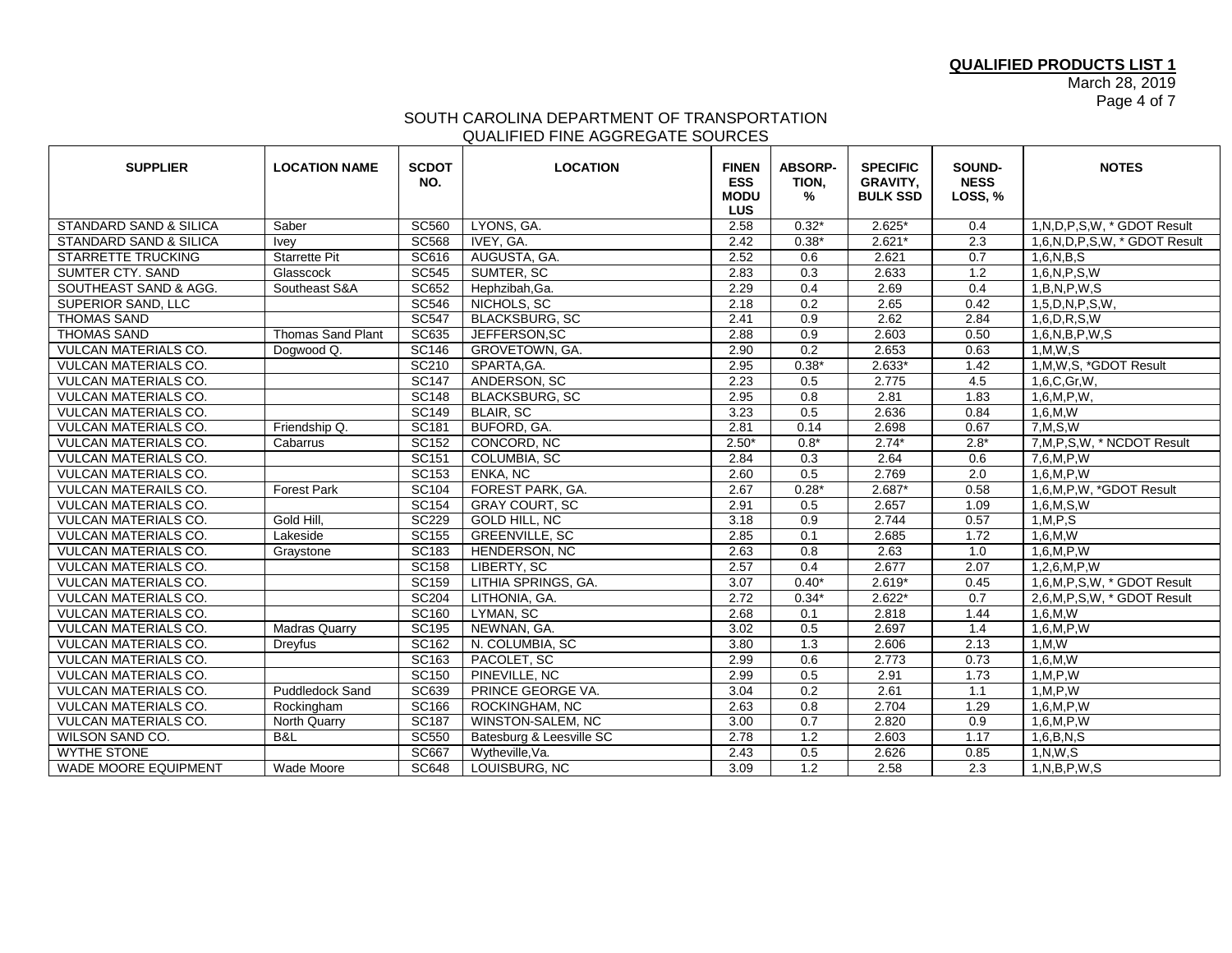## SOUTH CAROLINA DEPARTMENT OF TRANSPORTATION QUALIFIED FINE AGGREGATE SOURCES

|                                         |                       |                     | 0. Dividing man value bando to abilio ro a bompoblic bichu alat mocto grudulon roquiromonto. |                           |                              |                                                       |                     |                        |
|-----------------------------------------|-----------------------|---------------------|----------------------------------------------------------------------------------------------|---------------------------|------------------------------|-------------------------------------------------------|---------------------|------------------------|
| <b>SUPPLIER</b>                         | <b>LOCATION NAME</b>  | <b>SCDOT</b><br>NO. | <b>LOCATION</b>                                                                              | <b>FINE</b><br><b>MOD</b> | <b>ABSORP-</b><br>TION,<br>% | <b>SPECIFIC</b><br><b>GRAVITY,</b><br><b>BULK SSD</b> | SOUND.<br>LOSS, $%$ | <b>NOTES</b>           |
| <b>BROAD RIVER MATERIALS</b>            | Cudd Pit              | SC621               | LOCKHART, SC                                                                                 | 2.80                      | 1.1                          | 2.60                                                  | 2.0                 | 2, R, D, P, S          |
| <b>BUCKHORN MATERIALS</b>               | Lynches River         | SC191               | JEFFERSON, SC                                                                                | 2.99                      | 0.7                          | 2.62                                                  | 1.58                | 1,2,M,W,S              |
| CAROLINA STALITE COMPANY                | Aquadale              | SC102               | ALBEMARLE, NC                                                                                | 3.28                      | 0.8                          | 2.01                                                  | 1.4                 | 2,6,L,M                |
| <b>CHARLESTON MILL SERVICE</b>          | Nucor, Huger Plant    | <b>SC178</b>        | HUGER, SC                                                                                    | 3.94                      | 0.4                          | 2.80                                                  | 2.1                 | 2, M, S, P             |
| <b>COLUMBIA SILICA</b>                  | <b>Tindal Mine</b>    | <b>SC519</b>        | EDMUND, SC                                                                                   | 1.84                      | 0.6                          | 2.62                                                  | 2.5                 | 2,6,B,N                |
| <b>COLUMBIA SILICA</b>                  | <b>Princeton Mine</b> | <b>SC518</b>        | S. CONGAREE, SC                                                                              | 1.89                      | 0.8                          | 2.62                                                  | 1.1                 | 2,6,N,B                |
| <b>GLENN SAND CO.</b>                   | Ellis Ferry Road Pit  | <b>SC528</b>        | SHELBY, NC                                                                                   | 3.01                      | 0.8                          | 2.60                                                  | 1.6                 | 2, D, R, W, S          |
| HANSON AGG.                             |                       | SC105               | ANDERSON, SC                                                                                 | 2.48                      | 0.9                          | 2.778                                                 | 0.3                 | 1,6,M,W,               |
| HANSON AGG.                             | Monroe Q.             | <b>SC197</b>        | BOLINGBROKE, GA.                                                                             | 2.64                      | 0.3                          | 2.812                                                 | 4.2                 | 2,6,M,P,W              |
| HANSON AGGR.                            | Lowrys Q.             | SC112               | McCONNELLS, SC                                                                               | 2.93                      | 0.5                          | 2.62                                                  | 1.14                | 2,6,M,P,W              |
| HORSEHEAD CORPORATION                   | Stockpile #1          | <b>SC655</b>        | <b>BARNWELL, SC</b>                                                                          | 1.71                      | 1.3                          | 3.815                                                 | 2.11                | 2,M,P,S,               |
| <b>HORSEHEAD CORPORATION</b>            | Stockpile #2          | <b>SC655</b>        | <b>BARNWELL, SC</b>                                                                          | 3.52                      | $\overline{3.8}$             | 3.301                                                 |                     | 2.6.M.P.S.             |
| <b>L&amp;L LANDFILL &amp; SAND MINE</b> |                       | <b>SC537</b>        | LUGOFF, SC                                                                                   | 1.90                      | 0.3                          | 2.65                                                  | 0.4                 | 2.B.P.WS               |
| <b>MARTIN MARIETTA AGG</b>              | Appling               | <b>SC120</b>        | APPLING, GA.                                                                                 | 3.16                      | 0.6                          | 2.67                                                  | 0.7                 | 2,6,7,M,W              |
| <b>MARTIN MARIETTA AGG</b>              | Augusta               | SC134               | AUGUSTA, GA.                                                                                 | 3.55                      | 1.1                          | 2.662                                                 | 1.97                | 2,6,M,W                |
| <b>MARTIN MARIETTA AGG</b>              | <b>Bakers</b>         | <b>SC136</b>        | MONROE, NC                                                                                   | 3.26                      | 0.9                          | 2.746                                                 | 0.6                 | 2,M,W                  |
| <b>MARTIN MARIETTA AGG.</b>             | Berkeley              | <b>SC125</b>        | EUTAWVILLE, SC                                                                               | 3.61                      | 3.3                          | 2.50                                                  | 15.63               | 1, M, S, W             |
| <b>MARTIN MARIETTA AGG.</b>             | Georgetown II Q.      | <b>SC129</b>        | JAMESTOWN, SC                                                                                | 3.61                      | 2.3                          | 2.61                                                  | 5.8                 | 2,6,M,W                |
| <b>MARTIN MARIETTA AGG.</b>             |                       | <b>SC144</b>        | STATESVILLE, NC                                                                              | 2.42                      | 0.1                          | 2.88                                                  | 0.3                 | 2,6,M,W,S              |
| PALMETTO AGGREGATES                     | Saluda Pit #3         | SC637               | PIEDMONT, SC                                                                                 | 2.91                      | 0.7                          | 2.61                                                  | 1.6                 | 2,6, R, D, W, S        |
| Palmetto Aggregate                      | SaludaRiver Pit #1    | <b>SC559</b>        | Piedmont.SC                                                                                  | 2.32                      |                              | 2.612                                                 | 1.7                 | 1, R, P, S             |
| <b>ROGERS GROUP</b>                     | Henrietta, Q.         | <b>SC209</b>        | MOORESBORO, NC                                                                               | 3.86                      | 0.4                          | 2.66                                                  | 0.9                 | 2,6,M,P,S,W            |
| <b>VULCAN MATERIALS CO.</b>             | Hitchcock Q.          | SC171               | MACON, GA.                                                                                   | 2.92                      | 0.7                          | 2.70                                                  | 0.7                 | 2,6,M,P,W              |
| <b>VULCAN MATERIALS CO.</b>             |                       | <b>SC156</b>        | GREENWOOD, SC                                                                                | 2.79                      | 0.28                         | 2.720                                                 | 0.71                | 1, M, P, W,            |
| <b>VULCAN MATERIALS CO.</b>             |                       | <b>SC157</b>        | HENDERSONVILLE, NC                                                                           | 3.02                      | 0.5                          | 2.666                                                 | 0.37                | 2, M, P, S, W          |
| VULCAN MATERIIALS CO.                   | Jack Q.               | <b>SC202</b>        | PETERSBURG, VA.                                                                              | 3.61                      | 0.5                          | 2.65                                                  | 1.0                 | 2,M,W                  |
| Vulcan Materials Co.                    | Macon, Ga.            | <b>SC222</b>        | Macan, Ga.                                                                                   | 2.37                      | 0.5                          | 2.695                                                 | 1.06                | 1, M, P, W             |
| <b>VULCAN MATERIALS CO.</b>             |                       | SC185               | PISGAH FOREST, NC                                                                            | 3.37                      | 0.6                          | 2.673                                                 | 2.3                 | 2,6,M,P,W              |
| <b>VULCAN MATERIALS CO.</b>             |                       | <b>SC180</b>        | RABUN GAP, GA.                                                                               | 3.13                      | $0.29*$                      | $2.665*$                                              | 1.1                 | 2,6,M,W, * GDOT Result |
| WILLIAMS SAND CO.                       | <b>Madison County</b> | <b>SC554</b>        | ILA. GA.                                                                                     | 2.39                      | 0.4                          | 2.651                                                 | 1.55                | 1,6,N,P,W              |
| <b>WILSON SAND CO.</b>                  | Frick (unwashed)      | SC636               | Batesburg-Leesville, SC                                                                      | 1.96                      | 0.1                          | 2.65                                                  | 1.1                 | 2,6,B,N,S              |
| LANDSDOWN MINING CORPOR.                | <b>NORTHEAST MINE</b> | SC651               | Leland NC                                                                                    | 2.58                      | 0.1                          | 2.65                                                  | 0.4                 | 1,B,N,P,W,S            |

#### **The following sources did not meet gradation requirements for FA-10 and are qualified only for blending with other sands to achieve a composite blend that meets gradation requirements.**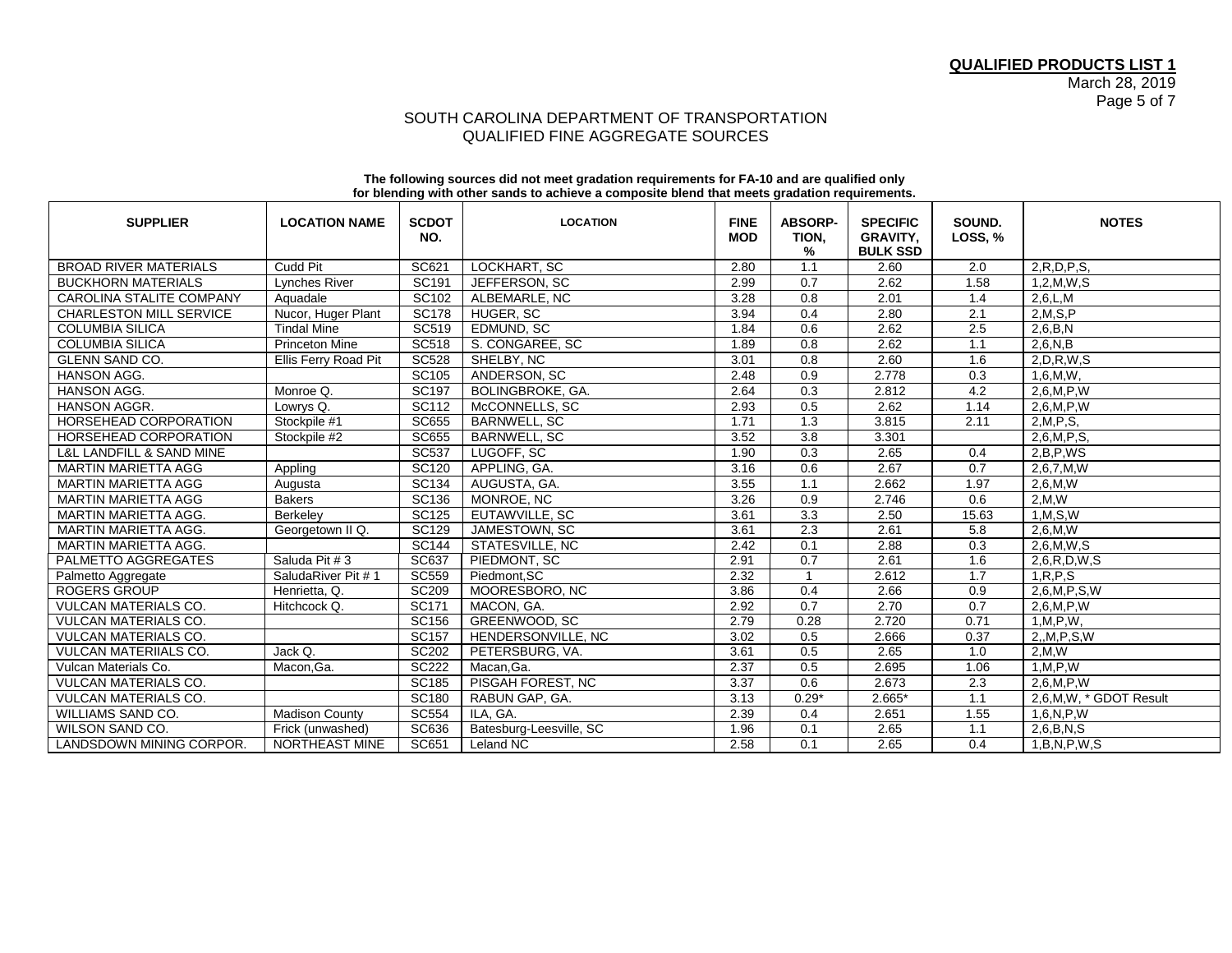### SOUTH CAROLINA DEPARTMENT OF TRANSPORTATION QUALIFIED FINE AGGREGATE SOURCES

#### **The following NATURAL SAND sources are qualified for use in asphalt mixes.**

| <b>SUPPLIER</b>                 | <b>LOCATION NAME</b>         | <b>SCDOT</b><br>NO. | <b>LOCATION</b>          | % Silt         | $%$ Clay       | % Total<br>Sand |  |
|---------------------------------|------------------------------|---------------------|--------------------------|----------------|----------------|-----------------|--|
| AMERICAN MATERIALS              | Richardson Mine              | SC625               | <b>BRITTONS NECK, SC</b> | $\mathbf{0}$   | $\mathbf 0$    | 100             |  |
| <b>BLUEGRASS MATLS CO. LLC</b>  | Calhoun Pit                  | SC613               | <b>GASTON, SC</b>        | $\mathbf 0$    | $\overline{2}$ | 98              |  |
| <b>BLUEGRASS MATLS CO, LLC</b>  | Old Charleston Rd.           | <b>SC581</b>        | GILBERT, SC              | $\mathbf{1}$   | 3              | 96              |  |
| <b>BAILEY SAND</b>              | <b>Bailey Pit</b>            | <b>SC578</b>        | <b>BLACKSBURG, SC</b>    | $\mathbf 0$    | $\mathbf{1}$   | 99              |  |
| <b>BHC TRUCKING</b>             | <b>Boling Pit</b>            | <b>SC638</b>        | WARE SHOALS, SC          | $\mathbf{1}$   | $\mathbf{1}$   | 98              |  |
| <b>BLANKINSHIP SAND COMPANY</b> | Harbersham Plant             | SC642               | DEMOREST, Ga.            | $\mathbf 0$    | $\mathbf 0$    | 100             |  |
| <b>BROAD RIVER MATERIALS</b>    | <b>Askew Site</b>            | SC624               | LOCKHART, SC             | $\mathbf 0$    | $\mathbf 0$    | 100             |  |
| <b>BROAD RIVER MATERIALS</b>    | Cudd Pit                     | <b>SC621</b>        | Lockhart, SC             | $\mathbf 0$    | $\Omega$       | 100             |  |
| <b>CAROLINA SAND</b>            | <b>Gaston Mine</b>           | <b>SC645</b>        | <b>GASTON, SC</b>        | $\overline{2}$ | 5              | 93              |  |
| <b>CAROLINA SAND</b>            | Pee Dee                      | <b>SC506</b>        | <b>BRITTONS NECK, SC</b> | $\mathbf 0$    | $\mathbf 0$    | 100             |  |
| CAROLINA SAND                   |                              | SC650               | SALISBURY, NC            | 0              | $\mathbf 0$    | 100             |  |
| <b>CEMEX</b>                    | Deerfield                    | <b>SC544</b>        | TILLMAN, SC              | $\mathbf 0$    | $\mathbf{1}$   | $\overline{99}$ |  |
| <b>CLARK ENOREE SAND</b>        |                              | <b>SC600</b>        | WHITMIRE, SC             | $\mathbf 0$    | $\mathbf 0$    | 100             |  |
| AMERICAL MATERIALS              | <b>Black Creek Sand Mine</b> | <b>SC595</b>        | MT, CROGHEN, SC          | $\overline{2}$ | $\overline{5}$ | 93              |  |
| COOPER SAND Co.                 | H\W Place Pit                | SC521               | WARE PLACE, SC           | $\mathbf{1}$   | $\mathbf 0$    | 99              |  |
| DECK SAND CO.                   | <b>Broad River Pit</b>       | <b>SC522</b>        | CLIFFSIDE, NC            | $\mathbf{1}$   | $\mathbf 0$    | 99              |  |
| <b>GLOVER SAND</b>              |                              | <b>SC577</b>        | RIDGELAND, SC            | 1              | 3              | 96              |  |
| <b>COLUMBIA SILICA</b>          | Dixiana Mine                 | <b>SC520</b>        | PINERIDGE, SC            | $\mathbf{1}$   | $\overline{2}$ | 97              |  |
| <b>Old South Materials</b>      | Kennerly Rd. Site 1          | <b>SC669</b>        | Orangeburg, SC           | 3              | 5              | 91              |  |
| <b>Old South Materials</b>      | Kennerly Rd. Site 2          | <b>SC669</b>        | Orangeburg, SC           | $\overline{2}$ | $\overline{2}$ | 96              |  |
| <b>Old South Materials</b>      | Kennerly Rd. Site 3          | <b>SC669</b>        | Orangeburg, SC           | 3              | 5              | 92              |  |
| <b>GLENN SAND</b>               | Ellis Ferry Rd. Pit          | <b>SC528</b>        | SHELBY, NC               | $\mathbf 0$    | $\mathbf 0$    | 100             |  |
| <b>HANSON AGGREGATES</b>        | <b>Brewer</b>                | <b>SC529</b>        | PAGELAND, SC             | $\mathbf{1}$   | $\overline{4}$ | 95              |  |
| <b>HANSON AGGREGATES</b>        | Marlboro                     | SC106               | BENNETTSVILLE, SC        | $\mathbf 0$    | 5              | 95              |  |
| <b>HEDRICK INDUSTRIES</b>       | <b>Piedmont Sand</b>         | <b>SC541</b>        | PAGELAND, SC             | $\overline{1}$ | 3              | 96              |  |
| <b>HUDSON SAND</b>              |                              | <b>SC649</b>        | HAMLETTE, NC             | $\mathbf{1}$   | $\overline{4}$ | 95              |  |
| <b>INMAN STONE</b>              | Deaton Pit                   | SC561               | SPARTANBURG, SC          | 0              | $\mathbf 0$    | 100             |  |
| <b>LANIER SAND</b>              |                              | <b>SC589</b>        | <b>COLUMBIA, SC</b>      | $\Omega$       | $\overline{1}$ | 99              |  |
| L & L LANDFILL & SAND MINE      |                              | <b>SC537</b>        | LUGOFF, SC               | $\mathbf 0$    | $\mathbf{1}$   | 99              |  |
| MARTIN MARIETTA AGG.            | Kershaw Sand                 | <b>SC626</b>        | BETHUNE, SC              | $\overline{2}$ | 3              | $\overline{95}$ |  |
| <b>BROAD RIVER MATERIALS</b>    | <b>Askew Site</b>            | <b>SC624</b>        | LOCKHART, SC             | $\mathbf{1}$   | $\mathbf 0$    | 99              |  |
| <b>BROAD RIVER MATERIALS</b>    | Cudd Pit                     | SC621               | LOCKHART, SC             | $\mathbf 0$    | $\mathbf 0$    | 100             |  |
| <b>MURRY MINES</b>              | <b>Principal Mine</b>        | <b>SC593</b>        | RIDGEVILLE, SC           | $\mathbf 0$    | $\mathbf 0$    | 100             |  |
| NEWBERRY SAND                   | <b>Broad Site</b>            | SC627               | NEWBARRY, SC             | $\mathbf 0$    | $\mathbf 0$    | 100             |  |
| PAGELAND SAND                   |                              | SC640               | MT. CROGHAN, SC          | $\mathbf{1}$   | 5              |                 |  |
| <b>NEWBERRY SAND</b>            | <b>Broad Site</b>            | SC627               | NEWBERRY, SC             | $\mathbf 0$    | $\mathbf 0$    | 100             |  |
| PAGELAND SAND                   |                              | <b>SC640</b>        | MT. CROGHAN, SC          | $\mathbf{1}$   | $\overline{5}$ | 94              |  |
| PALMETTO SAND                   | Pine Bluff Mine              | SC601               | RIDGEVILLE, SC           | $\mathbf{1}$   | $\overline{2}$ | $\overline{97}$ |  |
| PALMETTO AGGREGATES             | Saluda River Pit # 3         | SC637               | PIEDMONT, SC             | $\mathbf 0$    | $\mathbf 0$    | 100             |  |
| <b>LANE CONSTRUCTION</b>        | <b>Buffalo Creek Pit</b>     | <b>SC622</b>        | <b>GROVER, NC</b>        | 0              | $\mathbf{1}$   | 99              |  |
| LANE CONSTRUCTION               | Ocain Sand                   | SC604               | ORANGEBURG, SC           | 3              | 4              | 93              |  |
| <b>LANE CONSTRUCTION</b>        | Ulmer Pit                    | SC605               | <b>ULMER, SC</b>         | $\mathbf{1}$   | 4              | 95              |  |